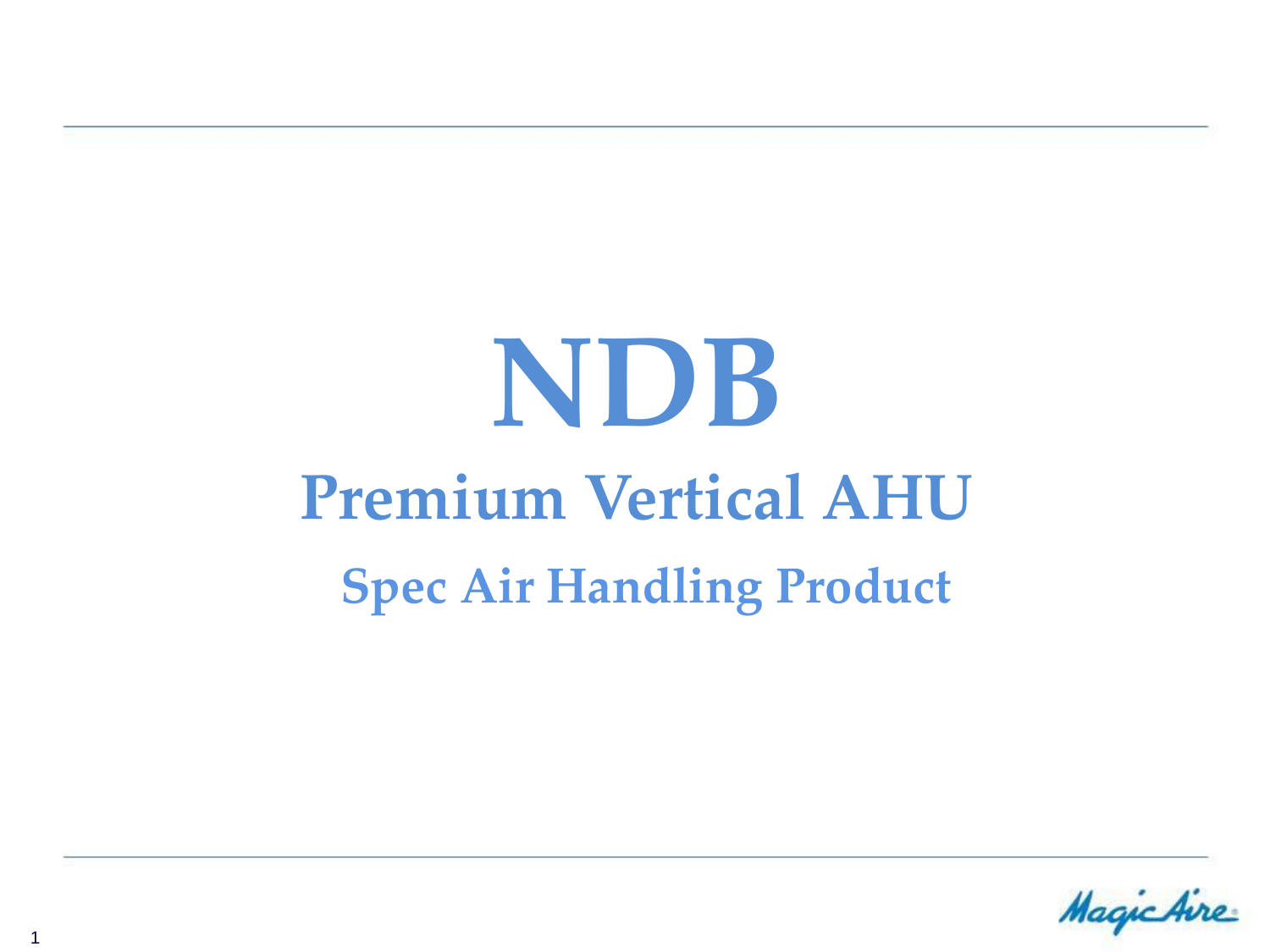### **NDB Features**

- Size:
	- $800 2000$  CFM
- ECM direct-drive blower
- Double wall construction
	- Optional IAQ coated liner
- Phenolic coated and Stainless Steel casing Coil Options
- Cooling Coils (A-coil):
	- CW
	- DX (R-22 and R-410A)
		- Single and Dual circuit R-410A
- Heating Coils:
	- $\cdot$  2 & 3 row HW
		- 10, 12, & 14 FPI
		- $\frac{1}{2}$ " & 3/8" Tube
	- Steam, Std and High Capacity
- Single phase unit voltage
	- 115V, 208-230V, 277V
- Filters:
	- 2" throw away (TA)
	- 2" Pleated (MERV 8)



- Drain Pans:
	- Plastic
	- Stainless Steel (SS)

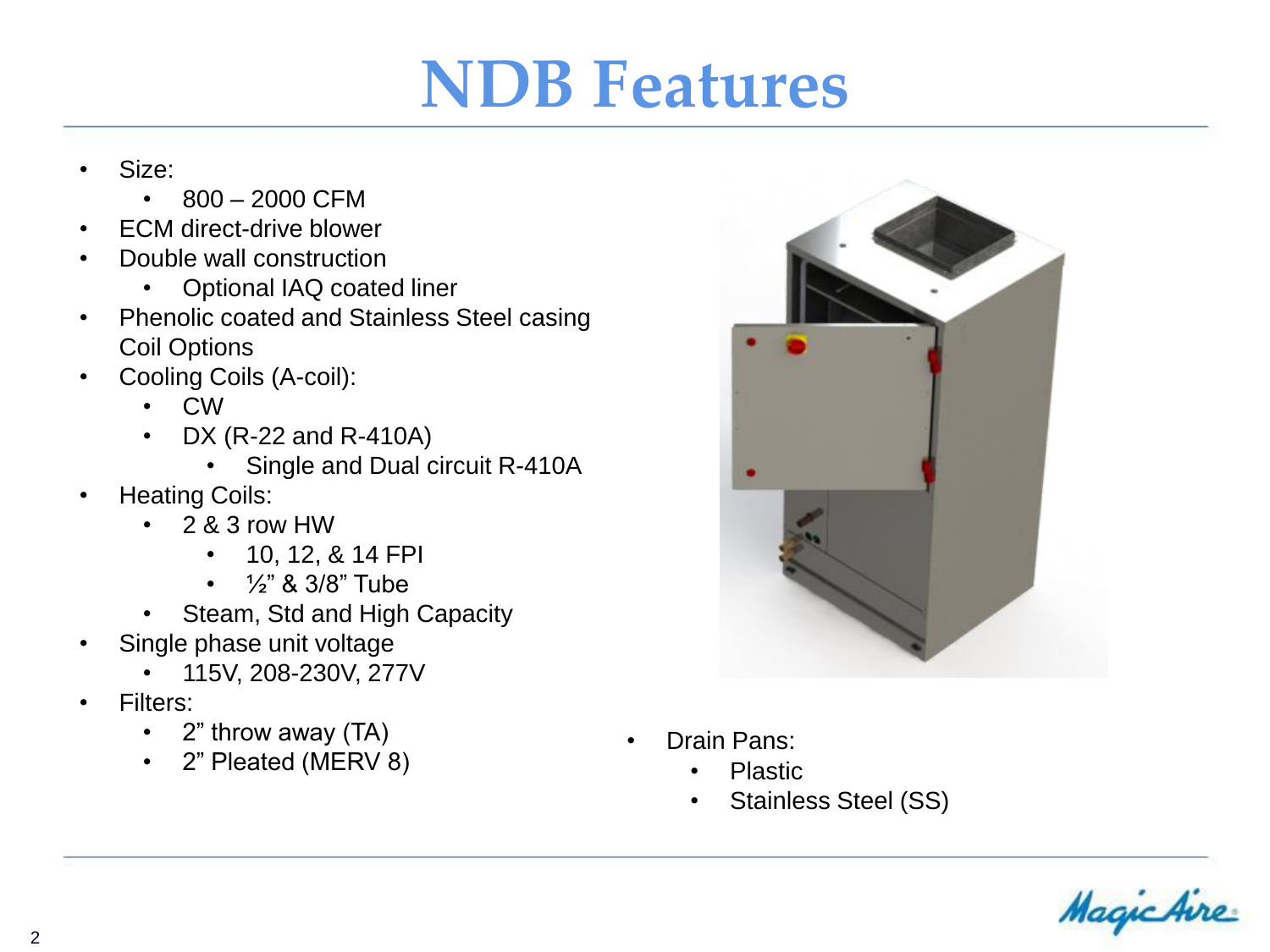# **NDB Features, cont'd**

- Vertical (std) or horizontal-rear discharge option
	- Field convertible option
- Integral door disconnect switch
- Variable fan speed:
	- Unit mounted potentiometer
	- Field provided 4-20mA fan signal
	- Field provided 0-10VDC fan signal
- Hinged access panel to blower
	- Motor/blower assembly slides out for service
	- Removable for more clearance
- Hinged filter door
- Front access for nearly all maintenance/installation requirements
- Accessories:
	- Return plenum with 3/4" FFCC insulation



Magichir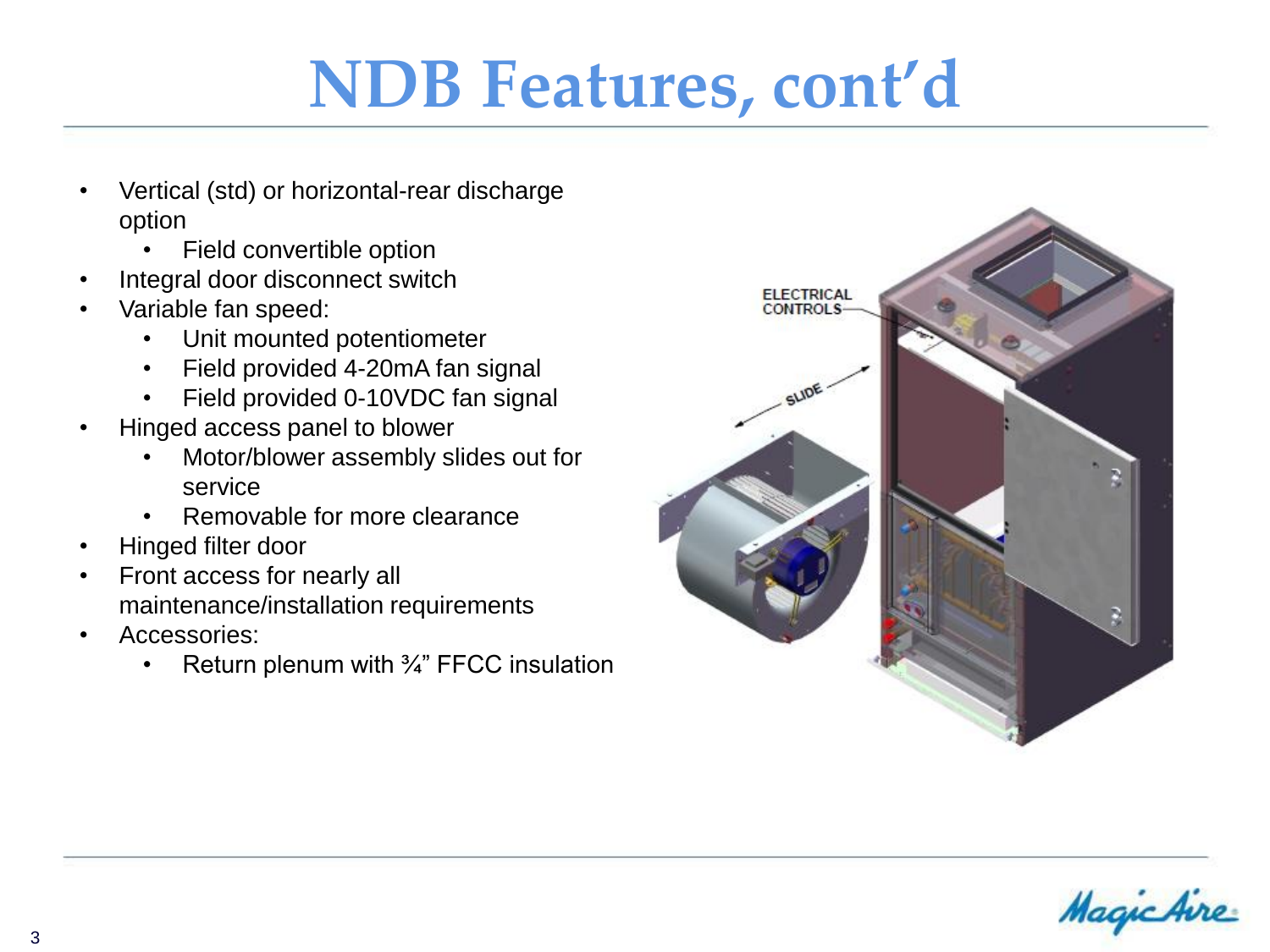# **Premium Vertical AHU**

- Applications:
	- Assisted living
	- Classrooms
	- Condominiums
	- Nursing homes
- Small footprint for tight mechanical rooms



Magic Aire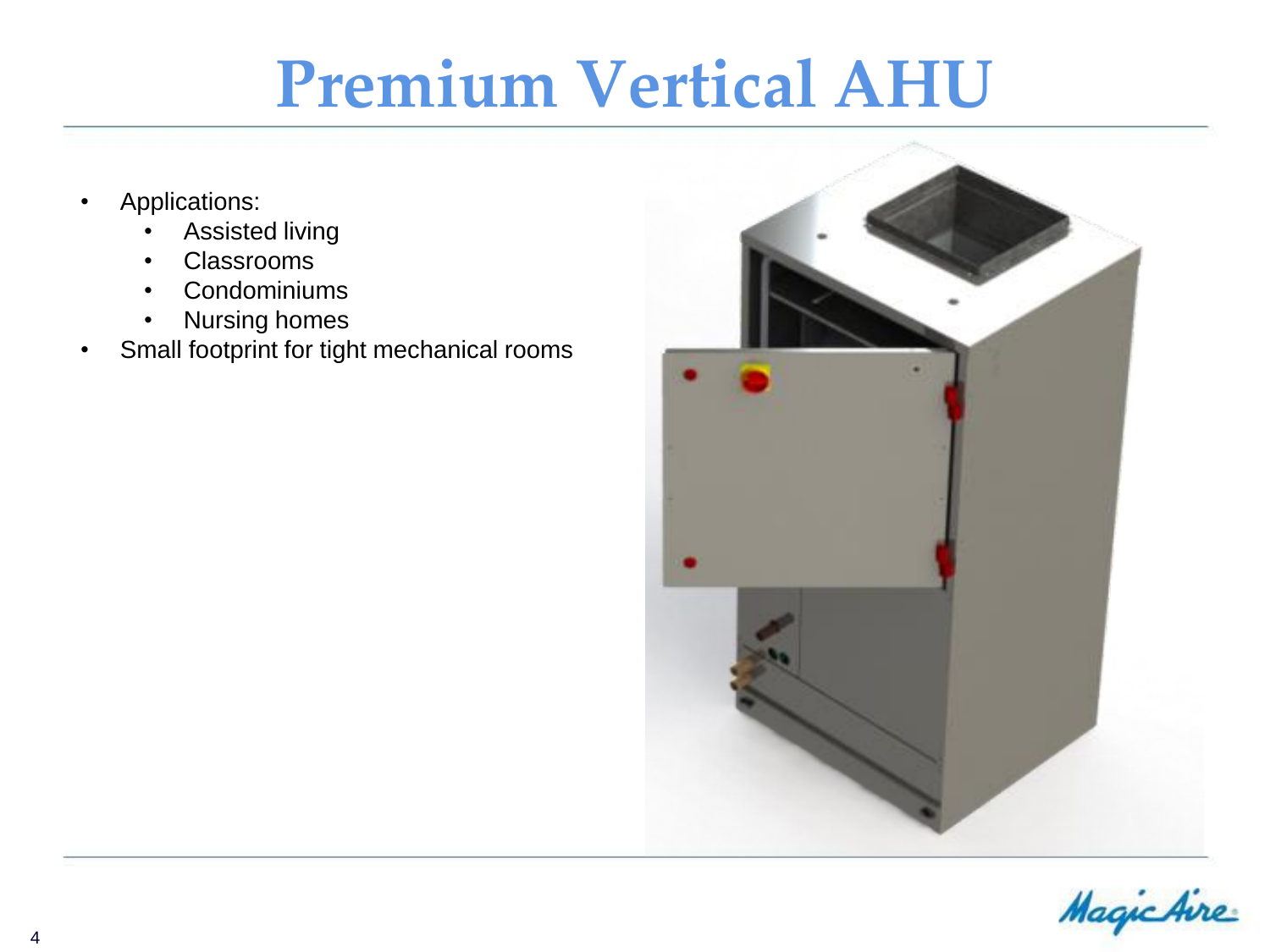### **NDB Fans**

#### **NDB08/12** Forward curved for quiet, efficient operation



#### **NDB16/20**

Plenum and forwardcurved fan options\*



Magic Aire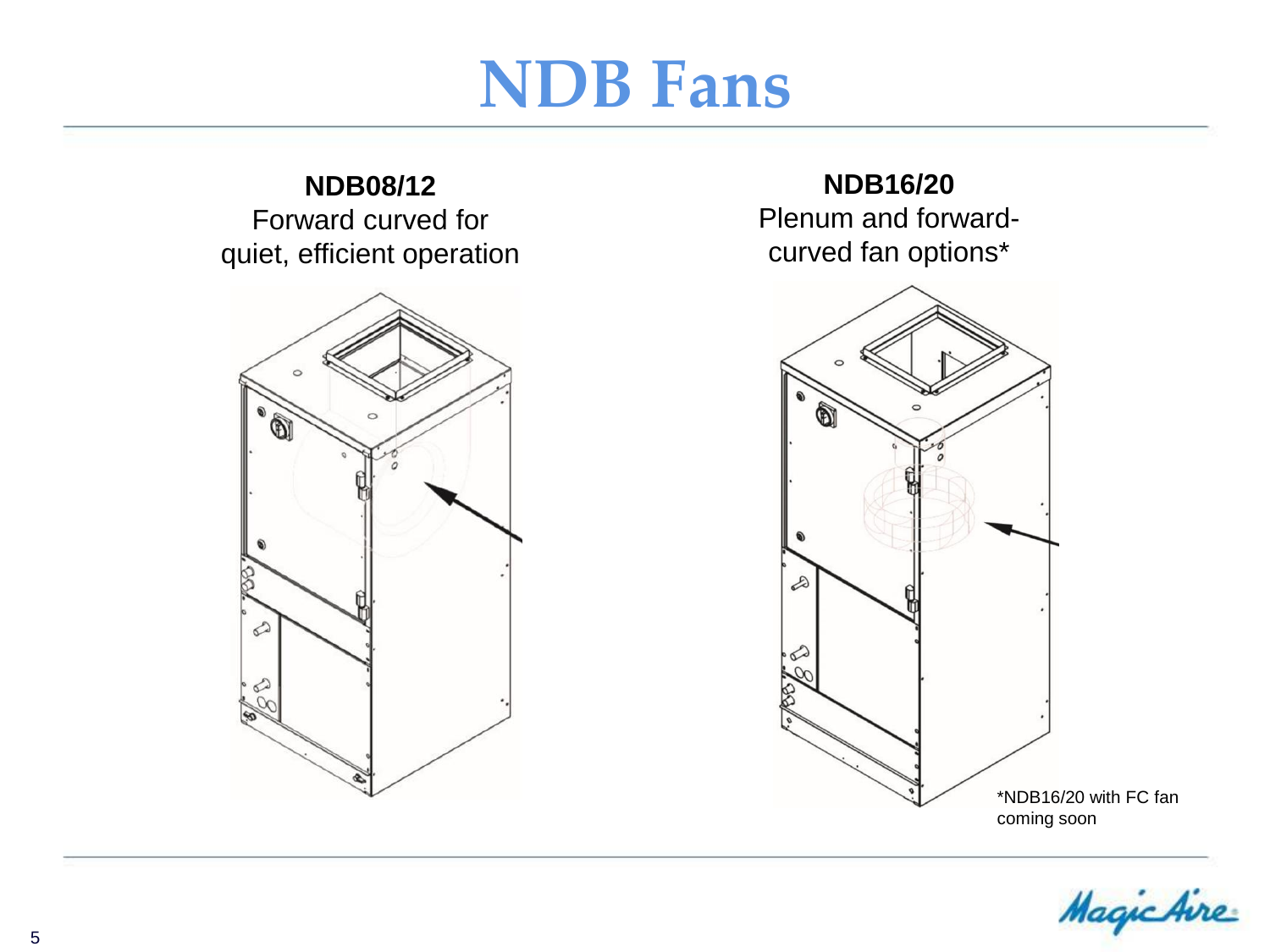### **NDB Plenum Fan**

#### NDB16/20



MagicAire